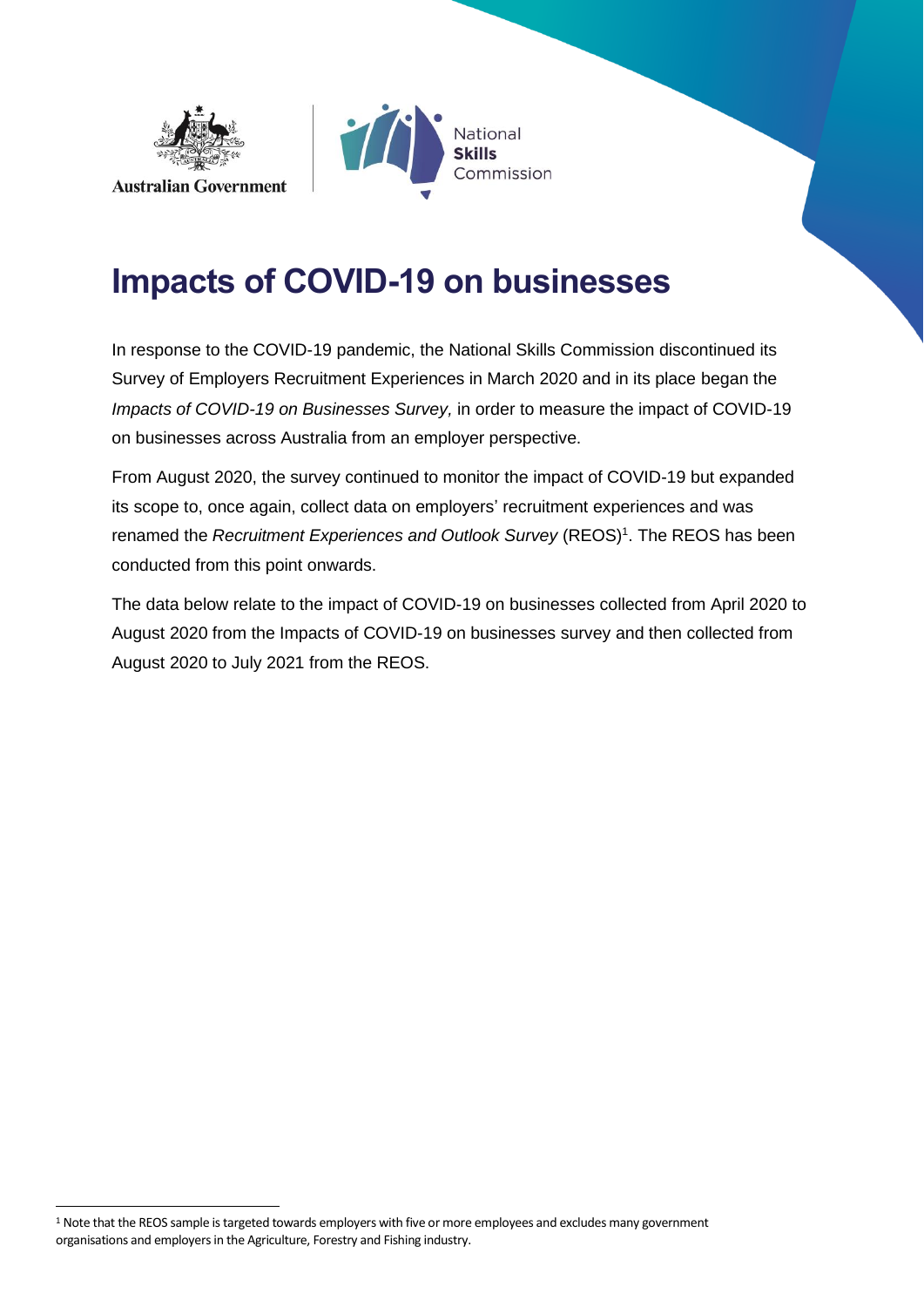# **Key findings snapshot**



Capital Cities Rest of State

The proportion of businesses affected **a great deal** by COVID-19 has decreased significantly since April 2020, although there has been an increase in the past month.

Businesses in **Capital Cities** were more likely to be impacted by the COVID-19 pandemic in July 2021.



**21%**  *businesses impacted 'a great deal'*

Businesses in the **Accommodation and Food Services** industry have been severely impacted by COVID-19.



The most common **impact of COVID-19 on businesses** in July 2021 was the need to change their business practices.



In July 2021 businesses impacted a great deal by COVID-19 were **less likely to recruit**, but those that did experienced greater **difficulty recruiting**.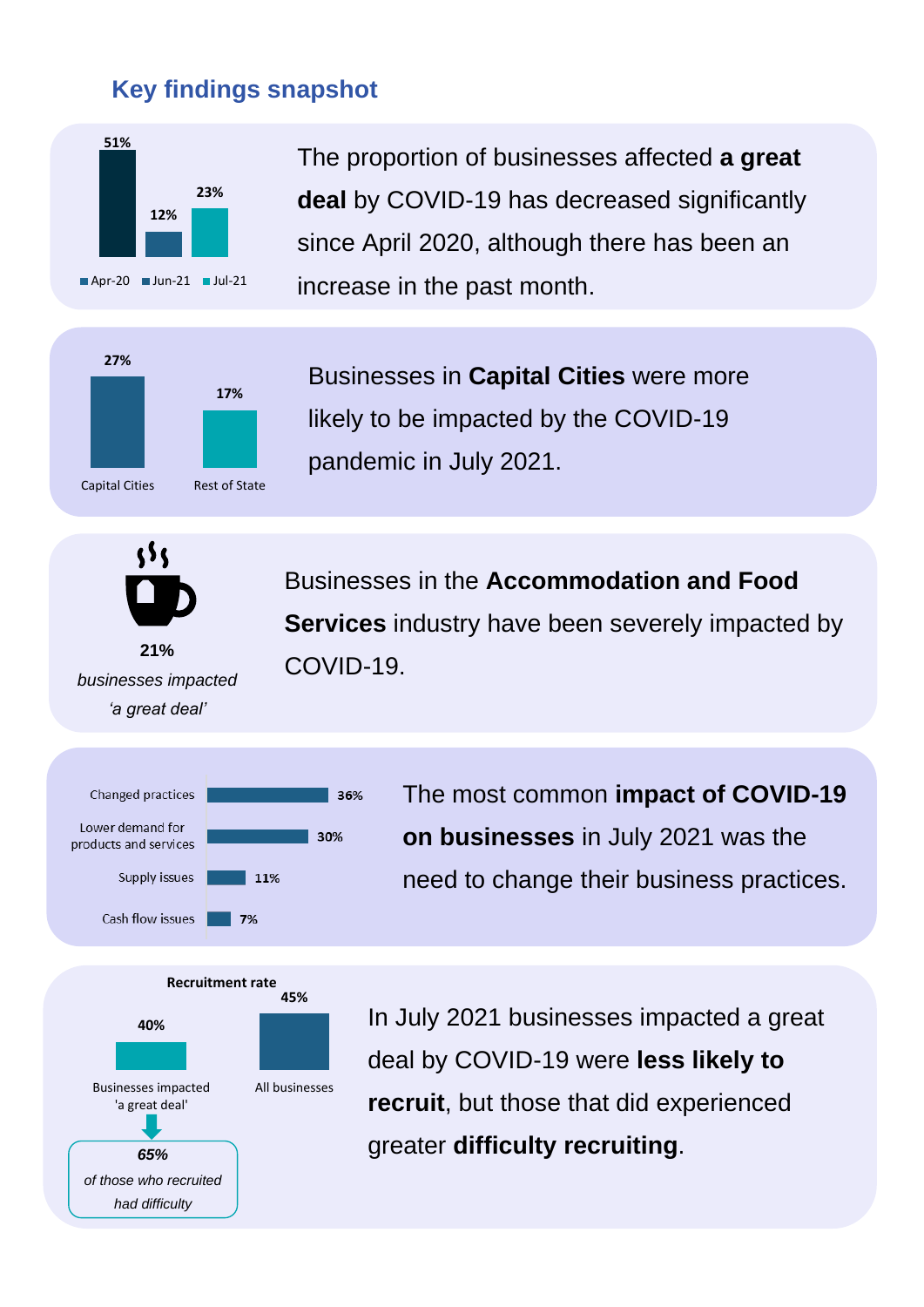## **National**

In April 2020, just over half (51%) of businesses said that they were impacted "a great deal" by the COVID-19 pandemic. As COVID-19 cases reduced in Australia and restrictions were subsequently eased, the proportion of businesses impacted a great deal declined to 14% by December 2020 and stood at 12% in June 2021. Due to the latest spike in COVID-19 cases throughout the country, however, the proportion of businesses who reported being impacted a great deal by COVID-19 increased to 23% in July 2021, the highest rate recorded since September 2020 (35%).

The proportion of businesses "not at all impacted by COVID-19" was just 5% in April 2020, although it increased significantly in the second half of 2020, to stand at 31% in December 2020. This proportion continued to increase in 2021, and by June 2021, 42% of businesses reported they were not at all impacted by COVID-19. Reflecting the impact of the latest COVID-19 outbreaks, businesses reporting that they were not at all impacted by COVID-19 declined significantly over the month, to 26% in July 2021.





# **Region**

When the data were first collected in April 2020, businesses in Capital Cities reported that they were impacted a great deal by COVID-19 more often than businesses in Rest of State areas. The higher proportion of businesses impacted a great deal by COVID-19 in Capital Cities compared with Rest of State areas continued for much of the next year. This likely reflected that outbreaks of COVID-19, and the related implementation of restrictions, occurred more frequently in Capital City areas.

By March 2021, however, a similar proportion of businesses in Capital Cities and Rest of State areas reported they were impacted a great deal by COVID-19, and this remained

<sup>&</sup>lt;sup>2</sup> Prior to 10 August 2020, employers were asked about the level of impact of COVID-19 on the business since February 2020. From 10 August 2020, employers were asked about the current impact of COVID-19 on the business.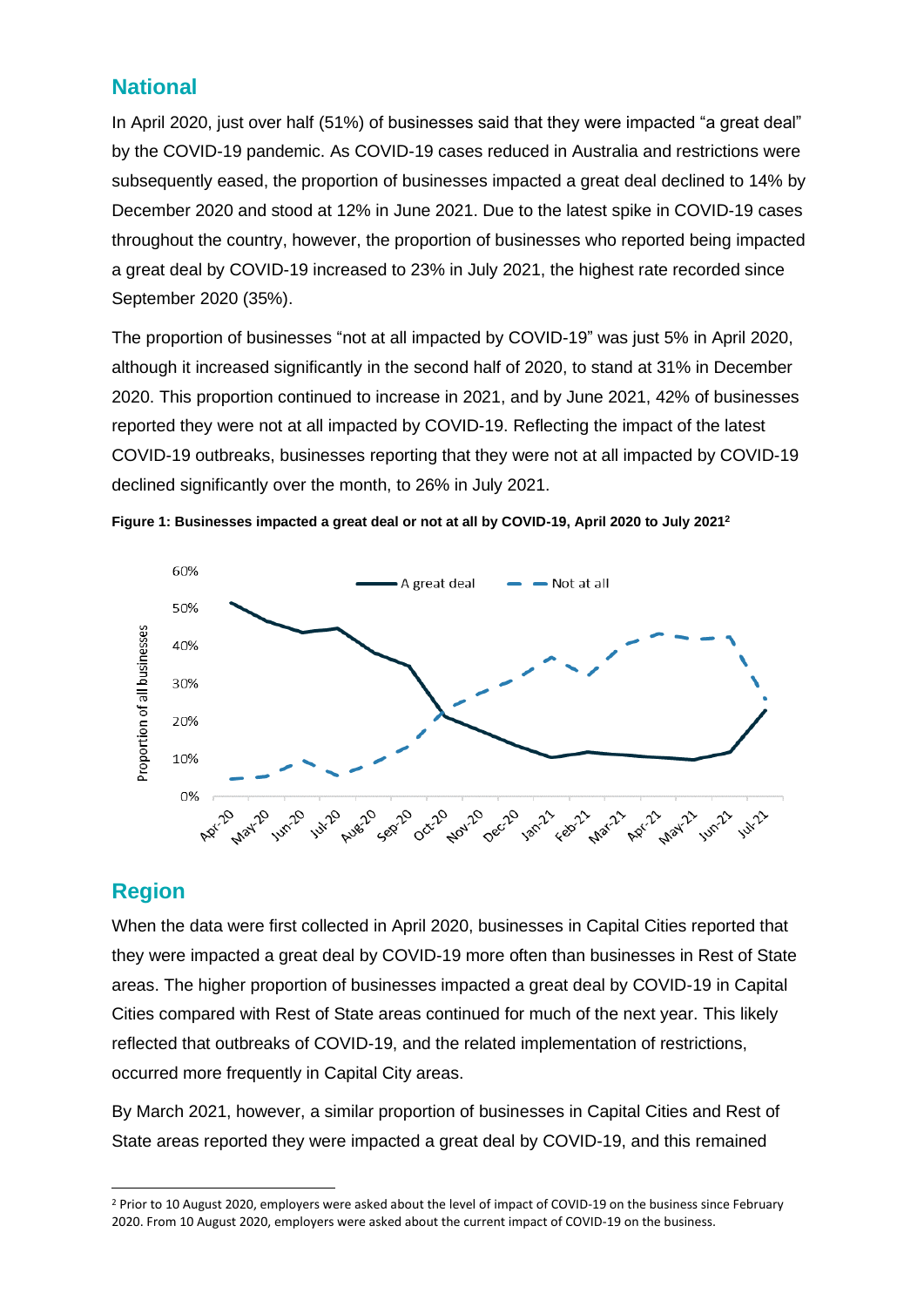broadly similar until June 2021. In July 2021, however, the outbreak of COVID-19 cases impacted Capital Cities to a much greater extent. Indeed, the proportion of businesses in Capital Cities impacted a great deal by COVID-19 increased by 15 percentage points in July, to 27%. By comparison, in the Rest of State areas, the proportion of businesses impacted a great deal by COVID-19 increased by 6 percentage points in July 2021 to 17%.





Reflecting the developments at the national level, there was a downwards trend in businesses impacted a great deal by COVID-19 in all States across the second half of 2020, although impacts from the Victorian lockdown that began in late June 2020 were clearly evident. For instance, the proportion of businesses in Victoria impacted a great deal by COVID-19 were well above the national rate in August 2020 (55%, compared with 38% for Australia) and September 2020 (62%, compared with 35% for Australia).

By January 2021, the proportion of businesses affected a great deal by COVID-19 was relatively similar across the States, and this remained the case up until the recent COVID-19 outbreaks and associated lockdowns. Indeed, in July 2021, the proportion of businesses impacted a great deal by COVID-19 was highest in New South Wales (37%), followed by South Australia (30%) and Victoria (27%). On the other hand, a far lower proportion of businesses reported being impacted a great deal in Queensland (12%) and Western Australia (15%).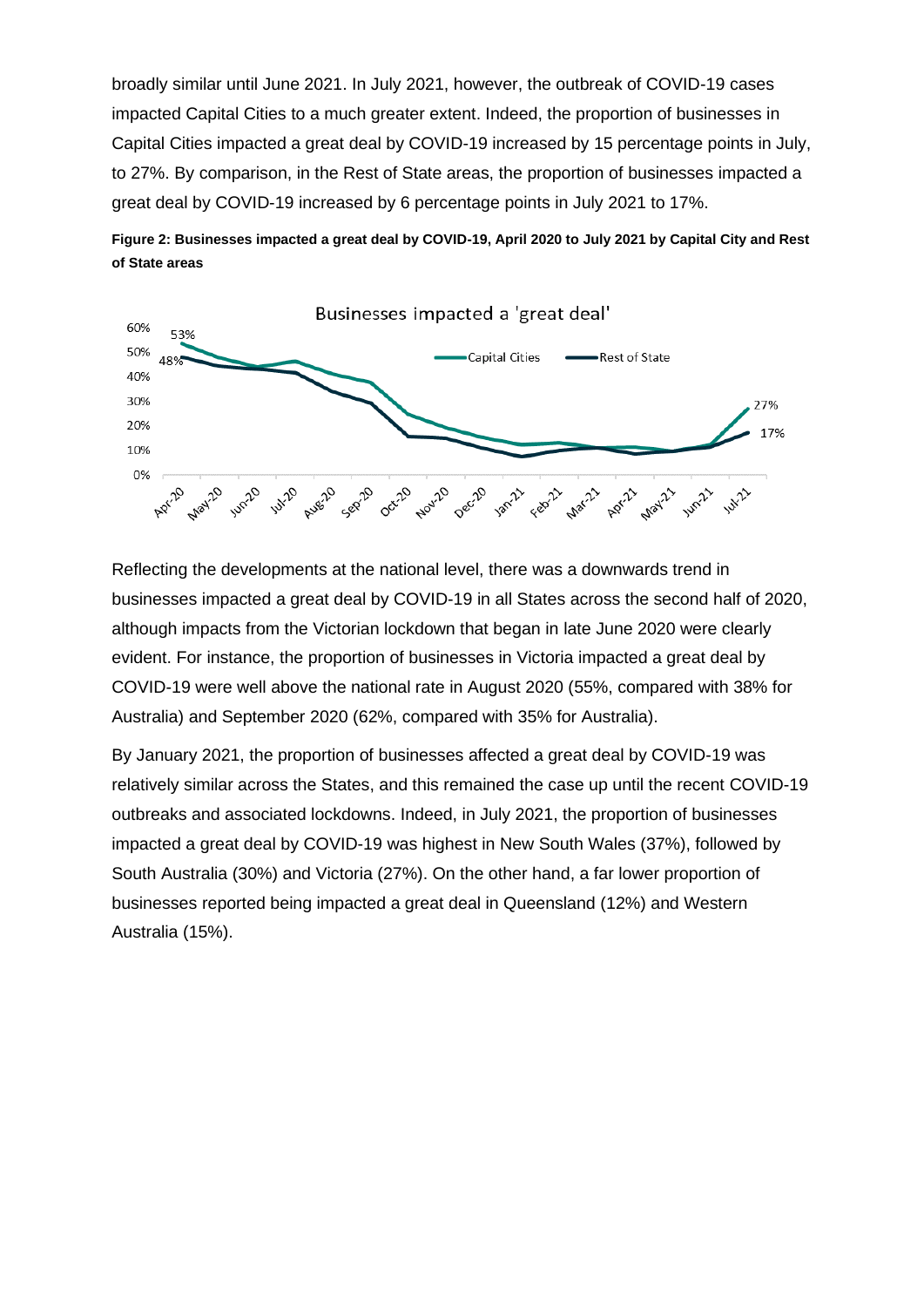

**Figure 3: Businesses impacted a great deal by COVID-19, April 2020 to July 2021 by selected States**

#### **Industry**

The extent of the impact of COVID-19 on businesses has differed greatly by industry. For instance, in the June 2020 quarter, 88% of businesses in the Accommodation and Food Services industry said that they were impacted a great deal by COVID-19, followed by 60% of businesses in Education and Training and 59% in Health Care and Social Assistance. This was significantly higher than the proportion of businesses reporting that they were impacted a great deal in the Construction (29%), Wholesale Trade (34%) and Professional, Scientific and Technical Services (35%) industries.

While the proportion of businesses that were impacted a great deal by COVID-19 fell substantially for all industries following the June quarter 2020, businesses in the Accommodation and Food Services industry were still far more likely to be impacted than businesses in other industries. For instance, around one in five businesses (21%) in Accommodation and Food Services were impacted a great deal by COVID-19 in July 2021, compared with just 6% in Professional, Scientific and Technical Services and Construction.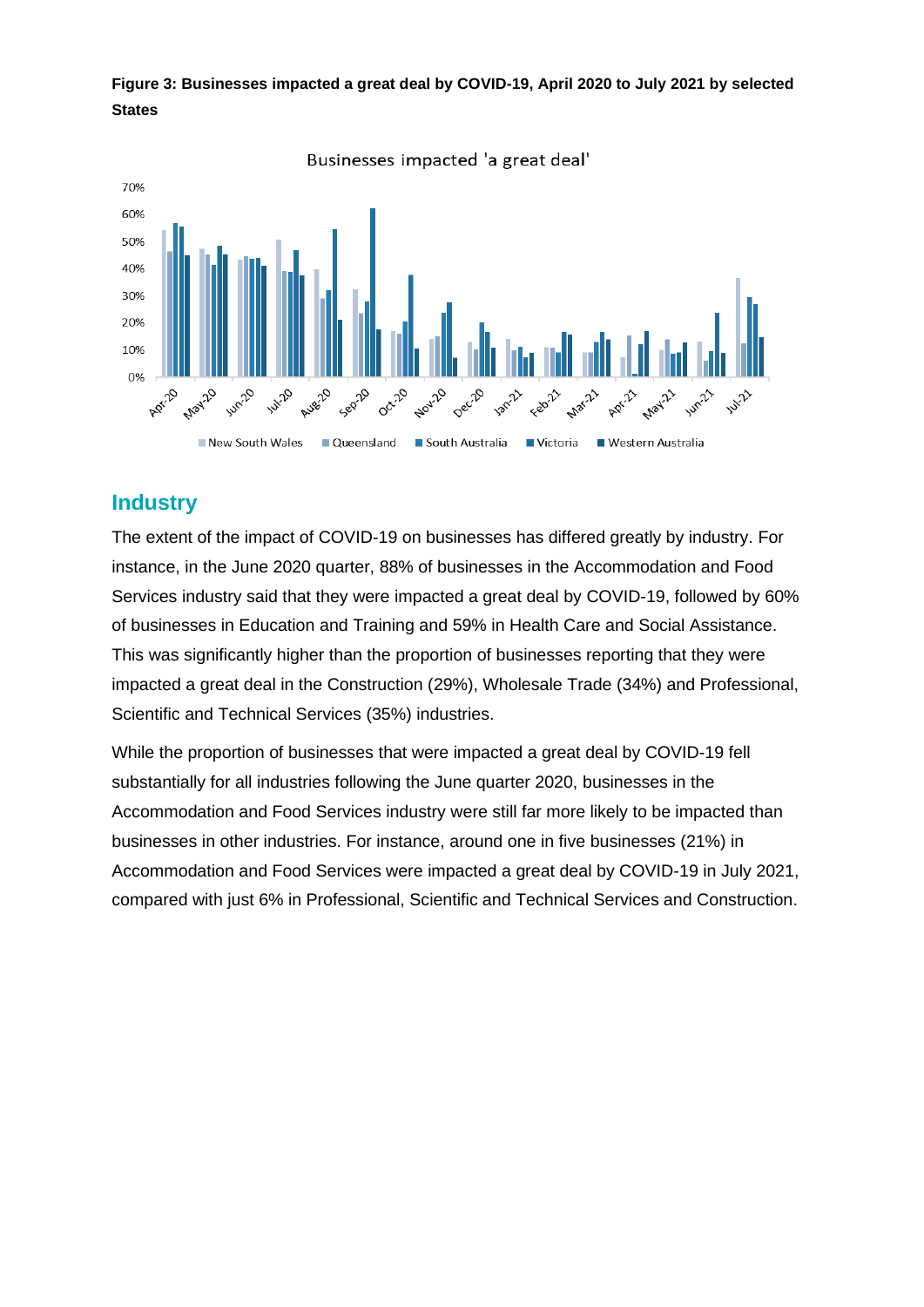



### **Ways that COVID-19 impacted businesses**

In addition to collecting data on the proportion of businesses impacted by COVID-19, the REOS survey asked businesses how they had been impacted by the pandemic.

The most common impact of COVID-19 was a decrease in demand for a businesses' products and services, with over two thirds (68%) of businesses that were impacted by COVID-19 having experienced lower demand in April 2020. Over the course of the next year, however, this proportion fell gradually to stand at 30% in July 2021. Similarly, the proportion of businesses impacted by COVID-19 that reported cashflow issues trended downwards after the initial months of the pandemic, declining from 28% in April 2020 to 7% in July 2021.

The proportion of affected businesses that reported supply issues was more volatile over the period. In April 2020, 17% of businesses reported supply issues, which peaked at 18% in October 2020 and reached a low of 8% in June 2021. However, with the recent COVID-19 outbreak this proportion increased to 11% in July 2021.

In April 2020, 32% of business impacted by COVID-19 were operating with changed business practices as a result of the pandemic. Not surprisingly, the initial months of the pandemic gave businesses a greater chance to implement changes, and by July 2020 70% of businesses impacted by COVID-19 were operating with changed business practices. This increase may also reflect the re-opening of businesses that had temporarily closed in the initial stages of the pandemic.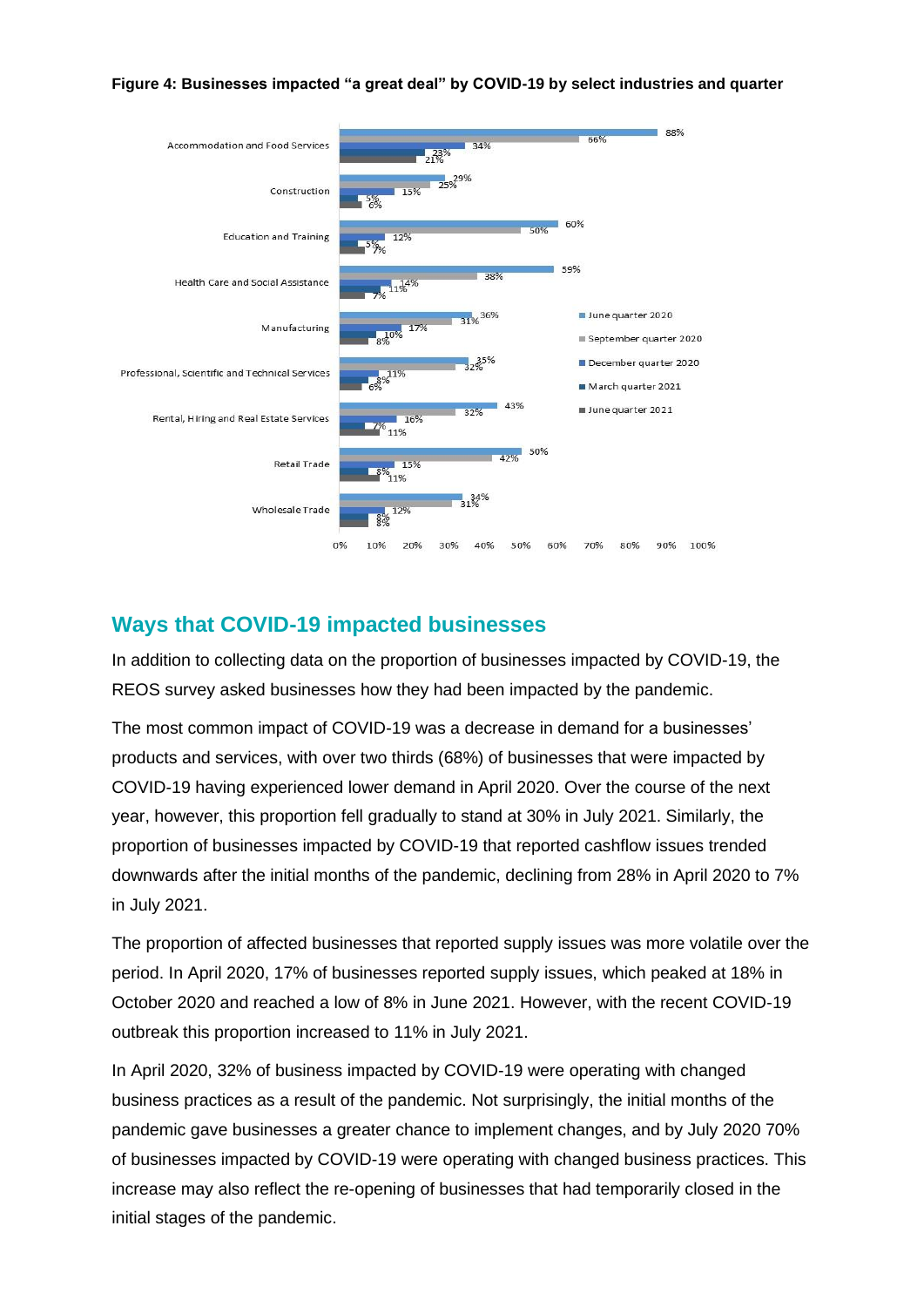The proportion of businesses operating with changed business practices had decreased to 19% in June 2021. This is likely to be, in part, due to an easing of restrictions which reduced the necessity for changed business practices, but also may be as a result of certain changed procedures becoming standard. The recent COVID-19 outbreak, however, which forced businesses into lockdown and a reintroduction of restrictions in certain states, has seen a significant rise in businesses reporting changed business practices in July 2021 (up 17 percentage points to 36%).





### **Impact on recruitment for businesses affected by COVID-19**

Data from the REOS show that businesses impacted a great deal by COVID-19 have generally seen this affect their recruitment in two different ways. Firstly, many businesses impacted a great deal by COVID-19 experienced lower demand for their products and services. As recruitment is either to replace existing staff or to increase staffing levels, businesses experiencing lower demand can be expected to record lower rates of recruitment to increase staffing levels.

Indeed, in the week ending 30 July 2021, the proportion of businesses that indicated that they were recruiting as a share of all businesses (the recruitment rate) for Australia stood at 45%, which dropped to 40% for businesses that had been impacted a great deal by COVID-19 (see figure 6 below). Notably, for businesses impacted a great deal by COVID-19 that had experienced lower demand for their products and services, the recruitment rate was even lower, at 33% in the week ending 30 July 2021.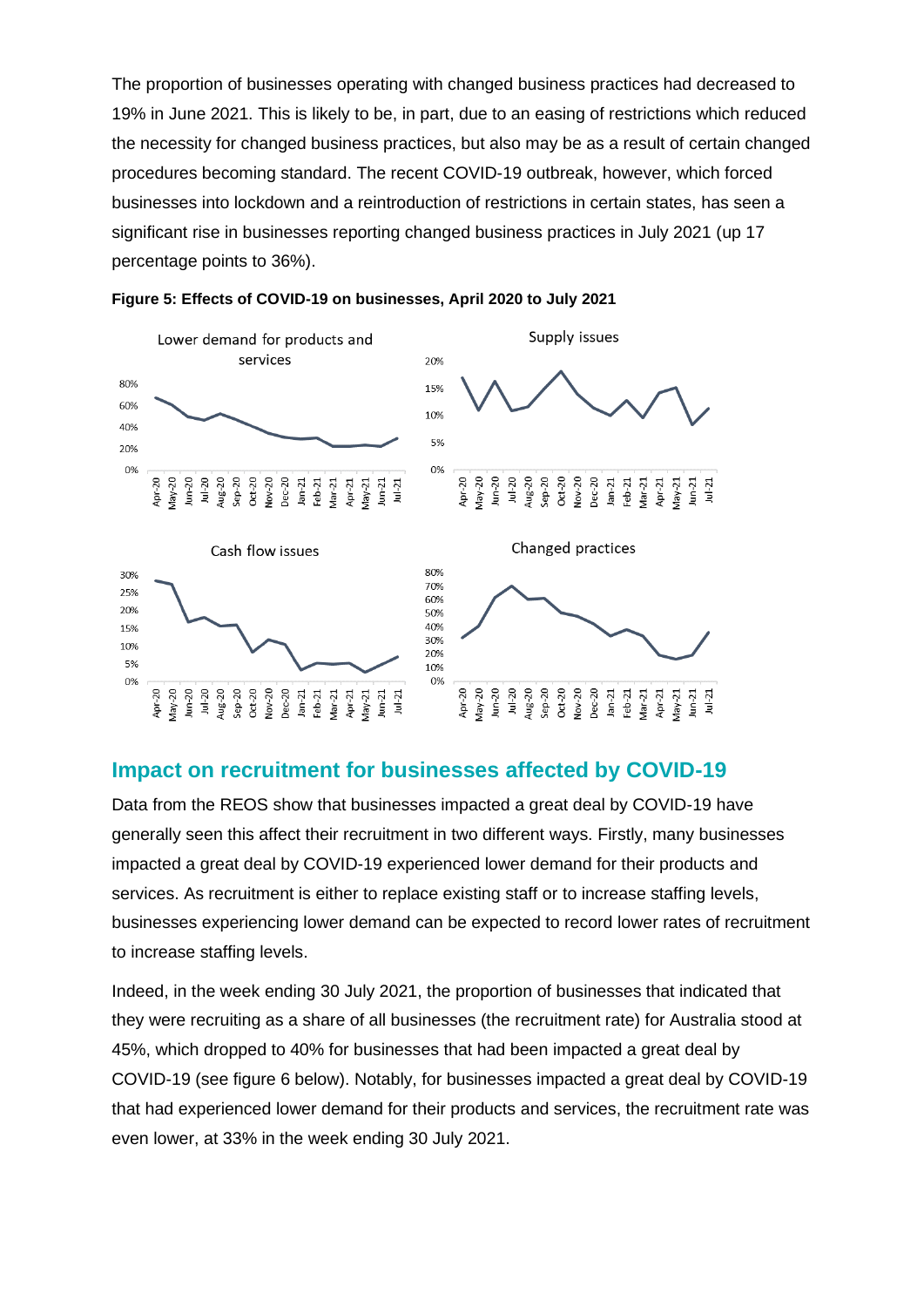

The other way in which businesses impacted a great deal by COVID-19 have often seen their recruitment affected has been elevated recruitment difficulty for those that did recruit. Instead of encountering issues of demand for their products or services, these businesses have seen the COVID-19 pandemic affect their ability to find suitable applicants for their advertised positions.

For instance, for recruiting businesses that were impacted a great deal by COVID-19, 65% recorded recruitment difficulty in the week ending 30 July 2021, compared with 52% of all recruiting businesses.



**Figure 7: Rate of recruitment difficulty, September 2020 to July 2021**

This increased recruitment difficulty for businesses impacted a great deal by COVID-19 may reflect the greatly reduced number of international arrivals or a surge in demand in certain occupations since the onset of the pandemic. These factors have, in part, contributed to pockets of skills shortages that currently exist in the Australian labour market.

**Figure 6: Proportion of businesses recruiting, June 2020 to July 2021**